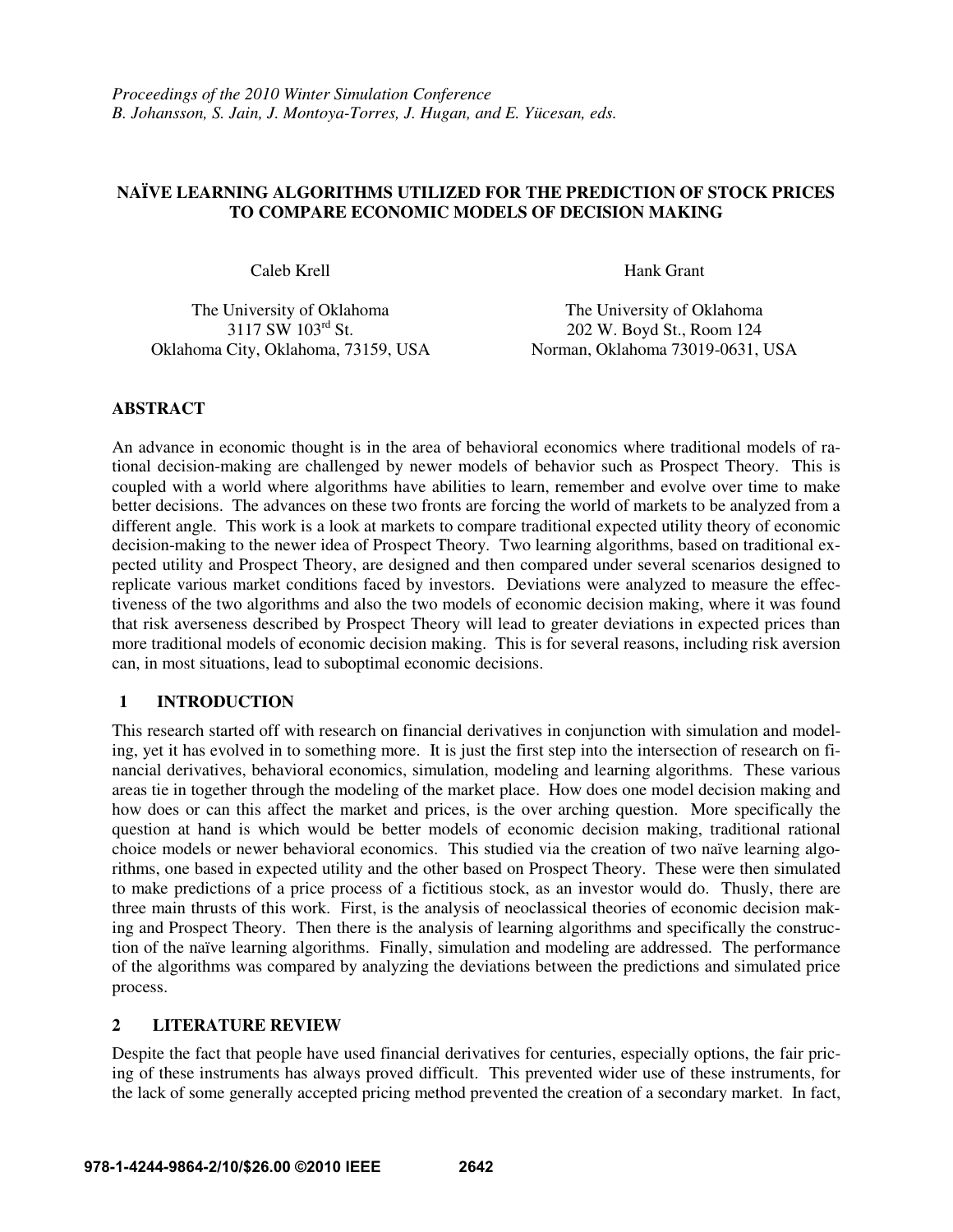the Chicago Board of Trade established the Chicago Board Options Exchange in April of 1973 (Hull 2008). There have many option pricing models, yet the one that has brought about the greatest change is the Black-Scholes. While this was earth shattering, it was only able to have a closed form solution due numerous assumptions, and it is these assumptions that create problems as the world doesn't normally fit these assumptions. The ideas of constant interest rates, the ability to only price European style options, the delta neutral replicating portfolio, lack of arbitrage and lognormal price process of the underlier were all challenged.

 One method of dealing with relaxing the assumptions of the Black-Scholes is to utilize various numerical methods. Three methods are Monte Carlo simulation, lattice structures and various execution algorithms. Binomial trees and lattices can be fast when the dimensions of the state vector are low (1 to sometimes 3 dimensions) (Broadie et al 2000). Simulation space requirements grow linearly with the dimensions of the state vector which makes this approach attractive for very complex multiple factor, exotic options, where as binomial lattices grow exponentially with respect to the dimensions of the state variable (Broadie et al 2000). Monte Carlo simulation has been gaining popularity as computing power has been increasing. The first example of using Monte Carlo simulation to price options was published by Boyle in 1977 (Charnes 2000). The use of Monte Carlo simulation is an attractive numerical method because of the flexibility that is implicit in the method. However, issues of the distribution of asset prices and returns and the resulting Brownian motion are unresolved. This is because the same stochastic processes are utilized to create the various sample paths for the underlier. For the case of exotic, path dependent, Bermuda options, which are a mixture of American and European options, Andersen and Broadie have taken a different approach. To deal with the issue of path dependency, an algorithm that looks for the best exercising strategy is implemented. Here the underlier is modeled as a martingale through a Markov process, with the underlier price is the state and the algorithm looks to maximize the value of the option by finding the best exercising date. Another critique of the standard Monte Carlo simulation method, from Duan and Simonato, 1995, is regarding the martingale property of the estimate of the underlier. The simulated sample paths of the underlier many times fail to posses the martingale property because simulation can only approximate the theoretical properties due to finite repetitions and the qualities of the random number generator (Duan and Simonato 1995).

 Like the modeling of a production facility and specifically the machine repair model, liquidity holes can appear seemingly out of the blue and without memory of last event. This property fits exceeding well within the framework of Brownian motion because Brownian motion also has a memoryless aspect in that the next drift or step in the randomwalk has no relation to the steps before. Previous steps do not affect the direction of the current step; they only give the current starting point. However, markets, during a liquidity hole type of event, have exhibited some path dependency (Taleb 1997). This market memory can also be seen in non-liquidity hole events such as a new market high or low through the activity surrounding those price levels despite the volatility that lead to such events (Taleb 1997). This partial memory raises issues regarding modeling. To be completely accurate a model most likely should contain aspects of both the memoryless random walk and the slight memory during the market events it is relevant. However, this is extremely difficult from a mathematical, theoretical standpoint and also from a numerical, simulation modeling perspective.

 Seeing the limitations of the models using Brownian motion, many have utilized more complex stochastic processes, either in the form of multi-dimensional Brownian motion or processes like the Orstein-Uhlenbeck stochastic processes. Riberio and Hodges (2004) used an Orstein-Uhlenbeck stochastic process in conjunction with Brownian motion to modeling the prices of storable commodities. This is because Brownian motion doesn't have a mean reversion property that appears in commodity prices (Riberio and Hodges 2004) due to fact that future prices must become the spot prices at maturity.

While methodologies of pricing are of the highest importance, the methods utilized by markets to actually determine a spot price to clear the market is also important, as it forms the basis of the modeling of the pricing methodologies. Economists have usually turned to auctions to develop a baseline for prices. What makes these auctions intriguing is what the various bids say about the bidders' risk taking and their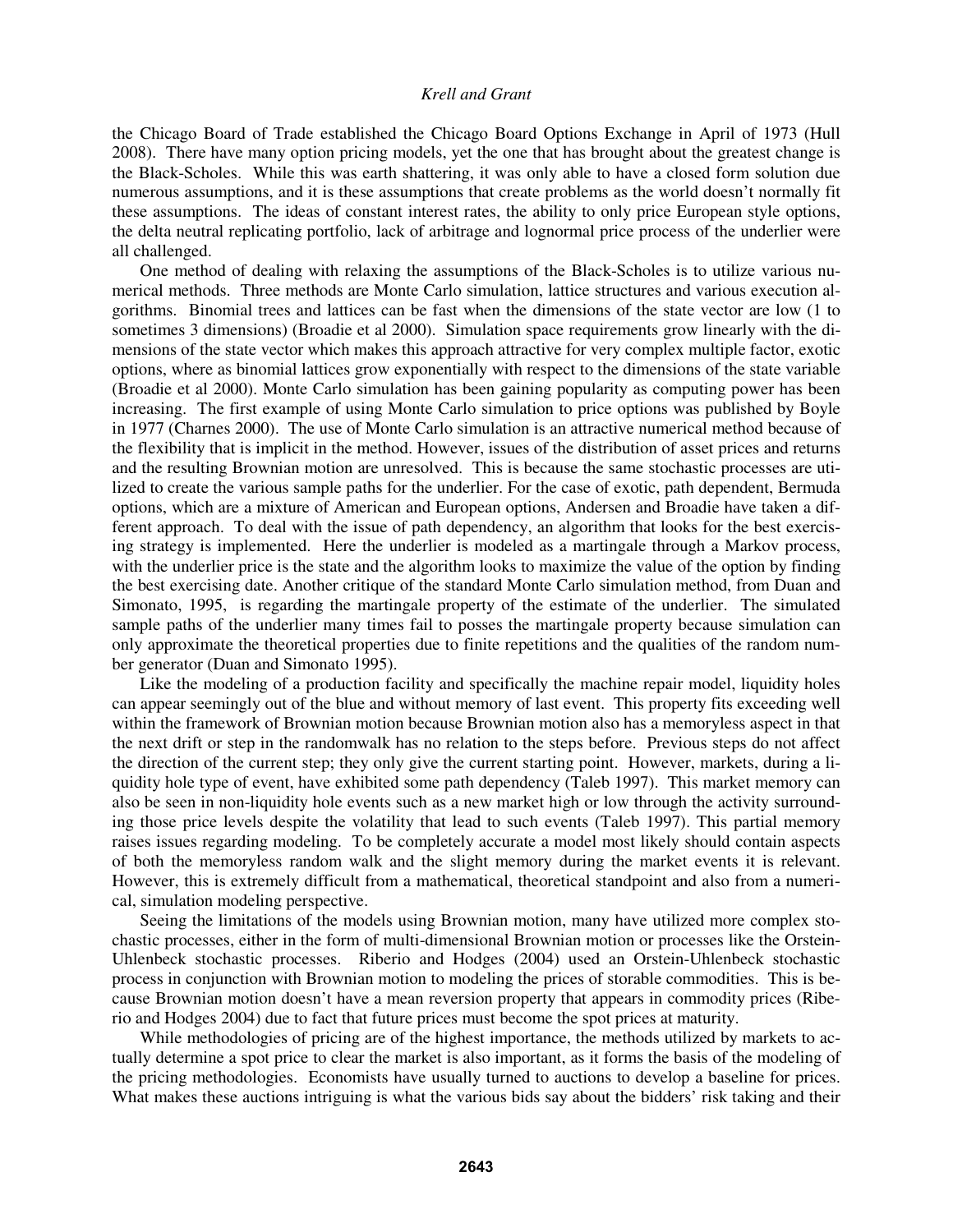expectations. Contreras et al, developed an iterative clearing algorithm to attempt to optimally clear the day ahead electricity market which was simulated under both single and multi-round auctions. However, the algorithms utilized input costs to minimize generation costs and maximize profits (Contreras et al 2001). Another take on the electricity markets is a simulation of market participants instead of the simulation of a single market clearing algorithm. In order to understand the various market constructions, a market was simulated with various bidders or agents that utilized an agent based simulation (Bower and Dunn 1999). Here the agents made bids based on a naïve learning algorithm.

 The topic of auctions and agents leads to game theory and behavioral economics as well as more general decision theory. This is because of the overlap between markets and market participants and their decision making processes. One way to look at markets or auctions is as a game. As viewed in terms of a game, there are players (agents or bidders) with strategies and various payoffs for the various strategies utilized. Given this case, auctions can be modeled as a non-cooperative game that may have a Nash Equilibrium (Harrison 1989). Here, in multi-round auctions it is the first bid that matters the most as the agent attempts to get as close to their expected utility and yet beat the other agents (Harrison 1989). With the traditional ideas of rational decision making being challenged by research in game theory and studies showing agents making sub-optimal decisions, then the next step is to go deeper in to the alternative decision criteria, such as risk aversion, and why does this normally sub-optimal basis for decisions occur. The first alternative to the traditional rationality was Prospect Theory (Chateauneuf and Wakker 1999). In 1979 Daniel Kahneman and Amos Tversky published their analysis of decision under risk. Here they challenged expected utility theory and rational choice as the model for economic behavior because of the various anomalies that have been observed. The utilities of payoffs or outcomes, under expected utility, are weighted by their respective probabilities (Kahneman and Tversky 1979). Via numerous experiments, it was found that there is a certainty effect, where agents over weigh payoffs that are perceived to be certain relative to those that are just probable. This was found when people were given choices of payoffs along with their respective probabilities, and a majority of people failed to make decisions based on the weighted expected value (Kahneman and Tversky 1979). Additionally, it was found that in terms of negative payoffs, people were more willing to take a highly probable loss that was greater than a smaller certain loss, even though this choice had a smaller expected value. This lead to the observation that most people are risk averse in the positive domain and risk seeking in the negative domain of payoffs (Kahneman and Tversky 1979). In another experiment it was found that wealth starting points are of great importance. This implies that the change plays an important role in decision making under uncertainty, which is contrary to expected utility as that implies that the change in wealth is not important but the final asset position (Kahneman and Tversky 1979). This also implies that there is some reference point for the evaluations of various payoffs. Another explanation of the anomalies observed by Kahneman and Tversky is mental accounting. Rabin and Thaler argue that mental accounting is a key component in the explanation of these anomalies. It was observed that people track transactions and choices in isolation (Rabin and Thaler 2001). Additionally, these risk averse agents can be viewed as "myopic loss-averters" and are susceptible to a piecemeal extraction of assets. The so called "disposition effect" is where investors hold on losing stocks for too long and sell off winning stocks far too quickly (Grinblatt and Han 2005). Additionally, this can create a spread between the fundamental value of a stock and the equilibrium price.

 While Prospect Theory has given one explanation of certain observed anomalies, it has not been taken by all to be the paradigm used to explain economic theory. There are those who disagree. The main critisim of Prospect Theory here is that the scenarios that were contrived for the original experiments did not represent reality and thus lead to a distorted idea of how people make choices under uncertainty (Levy and Levy 2002). Not only the value function has been challenged but also the whole idea of participants in the market place operating under these new rules has been challenged. In the face of this evidence, a competing idea is that those that make decisions that fall in line with prospect theory are inexperienced and can learn, and as they learn their actions will approach the traditional neoclassical models (List 2004). Experiments were conducted to look at all aspects where expected utility and Prospect Theory differ. Added to this, subjects were either educated in the markets and experienced traders or they were complete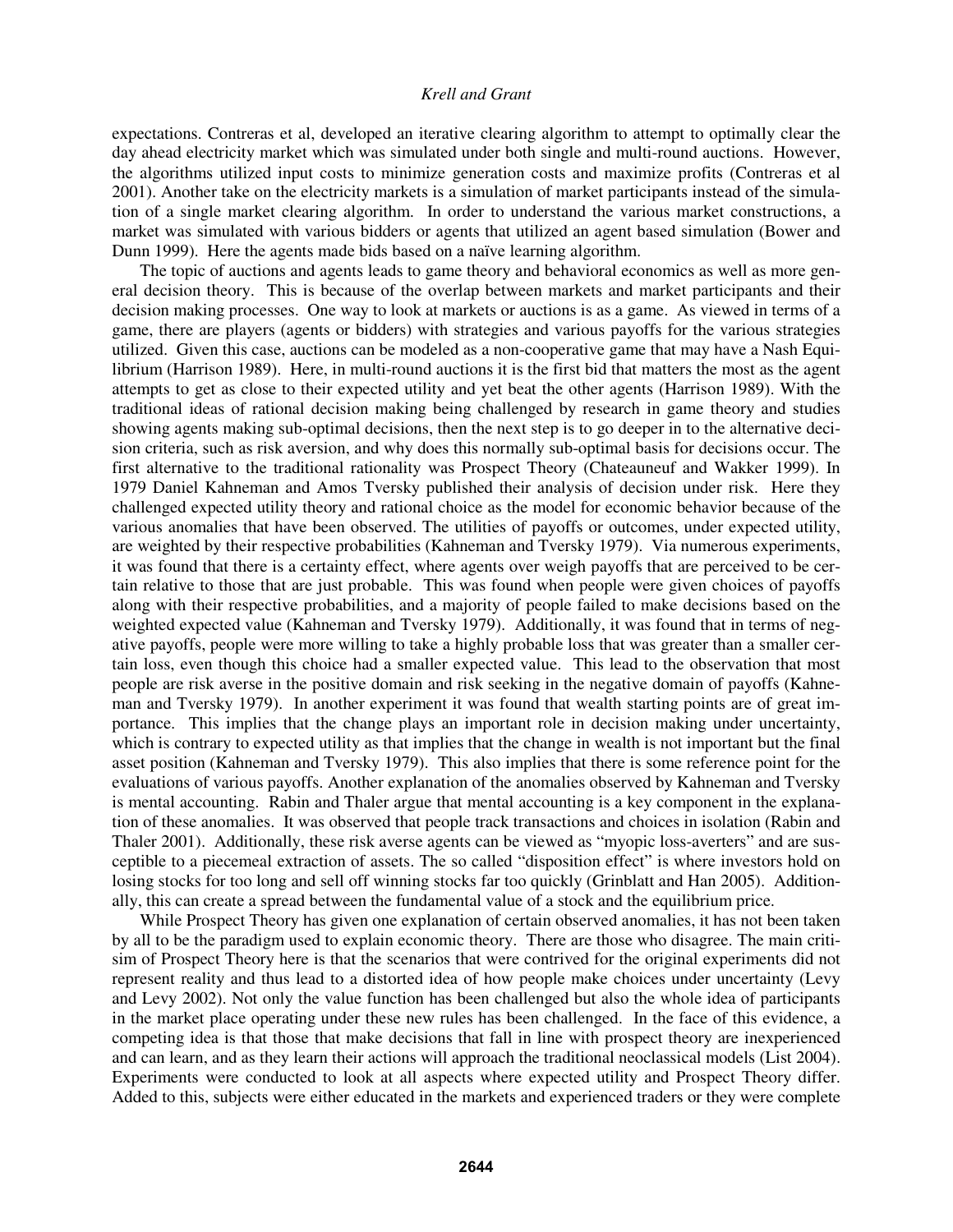novices (List 2004). What was discovered is that the results were mixed, where novices were acting as predicted by Prospect Theory and those who were experienced were acting as predicted by expected utility (List 2004). What was also very interesting was that as scenarios were played and explained, the subject's actions would morph over time to approach expected utility (List 2004).

 Learning and learning algorithms is the final aspect explored as it weasels its way into the modeling of decision making and games. There are numerous types of learning algorithms that utilize a wide range of techniques and are used in an extremely wide variety of situations. Yet they all perform the same operations, they recall, learn and change over time. They are dynamic. Research conducted by Dow in 1989 showed that it is possible to derive organizational structure through agents who start off poorly informed but learn as they play iterative strategies in non-cooperative games. The agents and the system that emerges converges to a unique organizational structure (Dow 1989). What is interesting here is how scenarios become modeled as games which are then modeled as a network, for instance, the prisoners' dilemma becomes an adaptive network (Dow 1989). An interesting application is in the utilization of neural network learning algorithms to develop solutions to problems that have no closed form solutions. Hutchinson, Lo and Poggio's research used neural networks to achieve what others have used Monte Carlo simulation to do (Hutchinson et al 1994). The network takes the basic inputs of an option's price as inputs and uses previous data to train the network, thus creating a network that can capture the dynamics of the underlier's price process (Hutchinson et al 1994). Yet this requires a large training set of data. However, this approach can be computationally expensive and complex and this has been dealt with over time. New sorting techniques have been established and developed so as to reduce this computational cost with great success (Deb, Pratap, Agarwal and Meyarivan 2002). One of the most exciting areas is support vector machines. This class of learning includes methods of support vector classification and support vector regression. The initial idea is that it utilizes techniques grounded in statistical learning theory and characterizes the properties of learning machines so that they might generalize well to unseen data (Smola and Scholkopf 2004). One unique aspect of support vector machines is how it utilizes kernels to map the data into higher dimensions in order to create a hyperplane that separates the data in to its various classes. Once this operation has been done, the data can then be mapped back to the original sample space in addition with the hyperplane (which at this point can either be linear or nonlinear) separating the data (Smola and Scholkopf 2004). One of the most intriguing applications has been in the arena of quantitative finance to predict stock prices. Fundamental variables and technical indicators have been used as the training data for support vector regression algorithms to make predictions of a stock's time series (Ince and Trafalis 2004). Another advantage of support vector machines is that they can handle incomplete data and highdimensionality (Gavrishchaka and Ganguli 2003).

### **3 METHODOLOGY**

After much research, it was decided to look at neoclassical rationality versus Prospect Theory in terms of a basis of trading and analysis of the movements of securities and their derivatives. Ideas from learning algorithms and agent based decision making was decided to be included. Simulation was to be a key ingredient to tie it all together. With this tall order and amount of entropy (if one will), the goal became to find an idea that would incorporate all these aspects of research that has spanned a year and a half. Thus, every major topic that was covered in the research has found a home here. The idea of simulating a naïve learning algorithm that utilized both of the concepts found in expected utility theory of neoclassical rationality and those of Prospect Theory in order to make predictions of a fictitious stock price that followed a geometric Brownian stochastic process.

 While there are various simulation software packages available to modelers and analysts, this project required the inclusion of user written C. The AweSim simulation environment was a straight forward choice because of the ability to include C files and customize the simulation to fit the needs of the model as well as data collection. Another advantage is in computing time. As the AweSim environment is straightforward and uncluttered it allows the user to keep everything as simple or as complicated as needed, thereby reducing computing time and the required amount of computing power needed.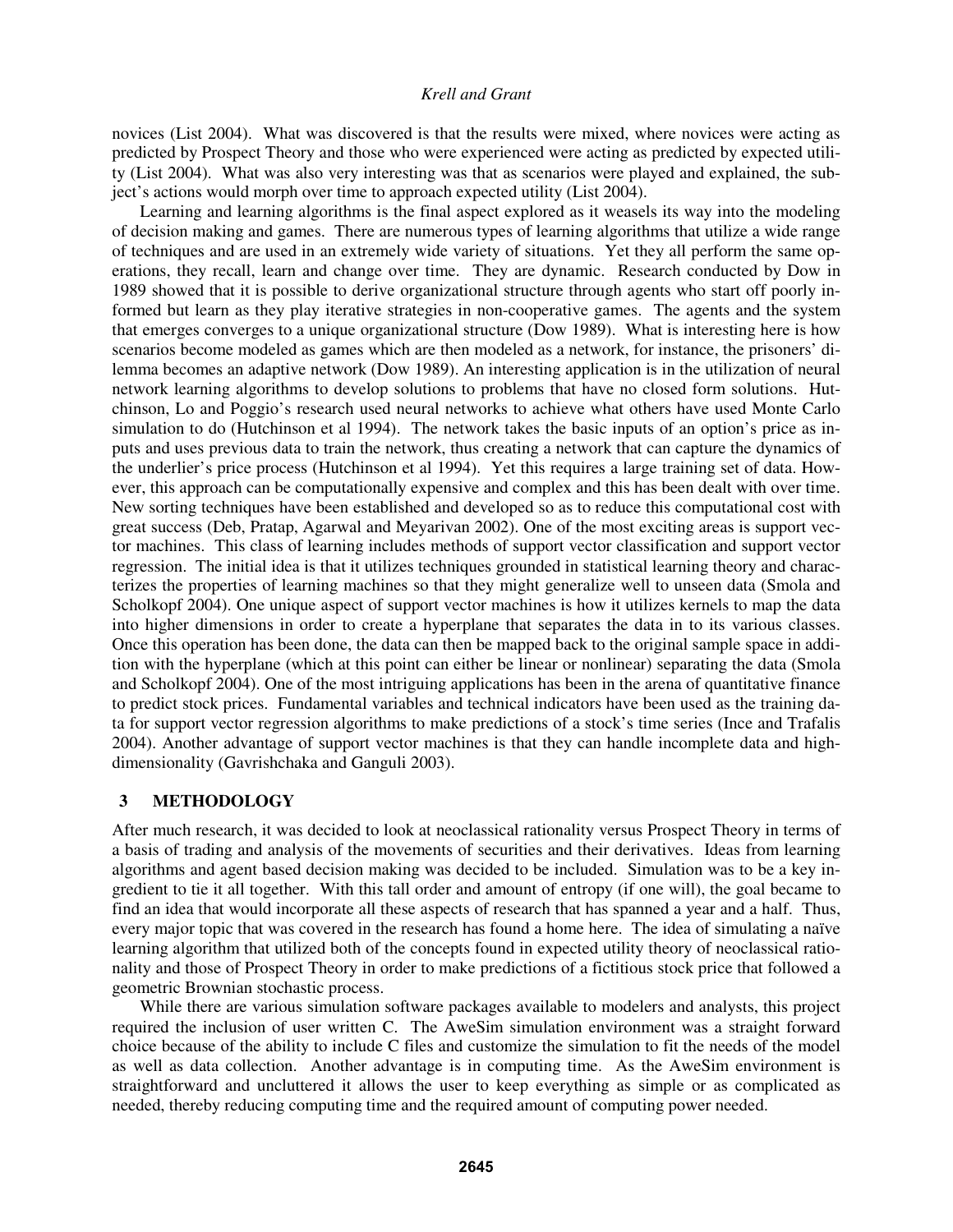Additional software to be utilized was Microsoft's Visual Studio 2008 and Excel for Mac 2008. As AweSim accepts user inputs in both visual basic and C languages, writing the code for the learning algorithm naturally followed that it would be written in C. This is due to the inherent flexibility of C and a working familiarity with the language.

 The aspect of this project that brings in all the aspect of the research is the algorithms themselves. It is here that the rubber meets the road. In deciding in which direction to head with the algorithm to best represent the research and the goals of the project, the conclusion was reached that it must incorporate learning and be a base for which the concepts of expected utility and Prospect Theory could be demonstrated. The algorithm makes use of naïve learning as it can recall previous data, decisions and strategies utilized.

 The goal or more aptly, the purpose, of the algorithm was utilize several strategies to make predictions of a fictional stock's price process. A fictitious stock price process was generated for the simulation and the algorithm attempted to predict each following movement of the price process. Two different algorithms were created, one each for the concepts of expected utility and Prospect Theory. While they were two different algorithms, many aspects were shared. First, they utilized the same method of the naïve learning process. Also, they both chose strategies in similar manners. The expected utility algorithm analyzed the previous data, calculated weighted expected values and made a final prediction. This is the same process the Prospect Theory algorithm follows the same logic, but with a twist. Depending on the value calculated, it would instead make an adjustment that follows the ideas of the s-shaped value function. Deviations between the price process and the predicted values were recorded by the AweSim software along with the strategies that were utilized.

 As discussed in the literature, there are several options for modeling a security's price process. One option is the Orstein-Uhlenbeck process. But this process has a much stronger mean-reversion aspect. Moreover, the fictitious stock is assumed not to have any arbitrage, dividends, short interest and is lognormally distributed. While there are many issues with theses assumptions that can affect the price process in the real world, this simplification allows for a straightforward analysis of the algorithms in their first experiment. Due to these assumptions, it was settled that the price process would be modeled for the simulation with geometric Brownian motion of the form:

$$
S_t = S_{t-1}e^{((\mu - \sigma 2/2) + \sigma N(0, 1))}
$$

Where  $\sigma$  is variance,  $\mu$  is the drift and N(0,1) is a sample from the standard Gaussian normal distribution. Additionally, several scenarios in the experiments were created by adding other terms on to this price process. No drift, positive drift and negative drift scenarios were created. Also, to model seasonal trending, a sinusoidal function was added on to the geometric Brownian motion. The scenarios with and without drifts followed the above formula with only the  $\mu$  term either equaling 0, +0.001 or -0.001. The seasonal trend equation was:

$$
S_t = S_{t-1}e^{((\mu - \sigma 2/2) + \sigma N(0,1))} + 2*sin(0.5*t)
$$

While this seasonality would lead to a highly improbable price process, it did achieve the goal of creating a price process that would test the algorithms with cyclical data.

 As the algorithms were naïve learning algorithms, the strategies that were used were already created and then were chosen by the algorithm. This is opposed to learning algorithms that learn and create new strategies. This was chosen due to time constraints. Moreover, there is more room for research and growth. Nevertheless, six different strategies were chosen as a starting point. Four of the six strategies are finding trends in the data. The fifth makes an estimate based off a sample from the standard normal distribution, and the sixth makes predictions based on Fibonacci support levels and the standard normal distribution. The algorithms saved the values of the price process in various variables for up to ten periods previous and updated these values every tenth of a time unit.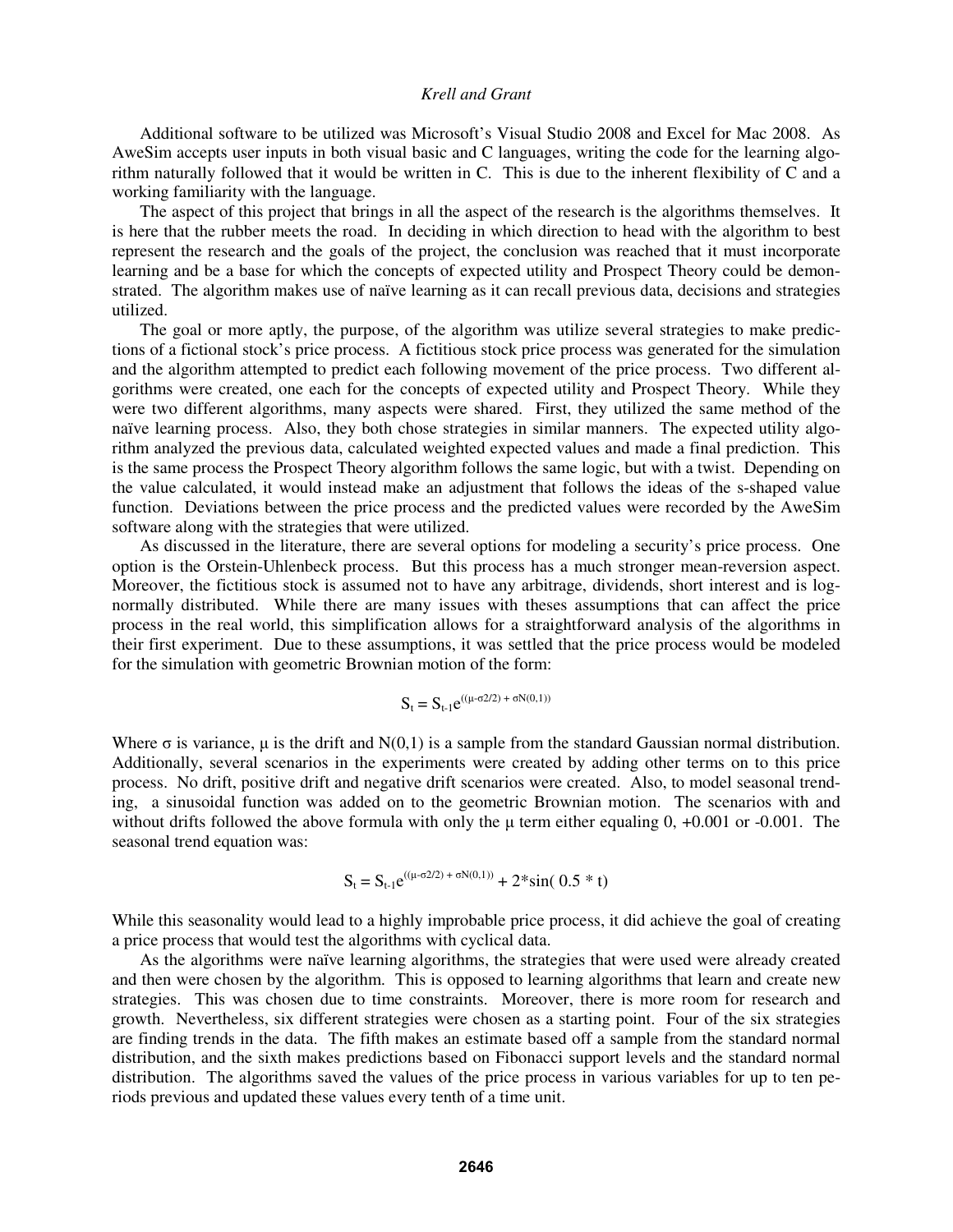The first strategy is a simple five period moving average, so it predicts the next movement will be the five period moving average. The second strategy uses a ten period moving average. A ten period geometric average was utilized for the third strategy. For the fourth strategy, a ten period Bayesian average with C  $=$  5 was used. The fifth strategy simply takes the previous value for the price process and then adds on a sample from the standard normal distribution. Finally, the sixth strategy is a little more complicated. Many traders that used technical analysis or sometimes also referred to as charting techniques use Fibonacci support levels. Here the previous two values of the price process are compared with various values from the Fibonacci sequence. If the values of the price process exceed the percentages of either 61.53%, 38.19% or 23.52% then it is thought that the price will move up and otherwise it will be heading down. 61.53% is the percentage difference between any two consecutive numbers in the Fibonacci sequence and so on. Once it determines which way it believes the price process to be heading it then adds or subtracts an absolute value taken from the standard normal distribution.

 The difference between the expected utility algorithm and the Prospect Theory algorithm in the actual predictions and strategies is that in situations where price falls below a reference point, the Prospect Theory algorithm makes an adjustment of:

$$
P_t = (2.25 * P_t) - (1.25 * P_{ref})
$$

This represents the value function's risk aversion levels in the prediction. The expected utility algorithm simply makes a prediction with the strategies. Additionally, this adjustment was given a bottom limit as it could lead to negative predictions which fail to make sense regarding prices as they have zero as a bottom limit.

In all cases the algorithms are always calculating the values from each strategy along with the deviations of each strategy and a five period cumulative deviation. Additionally, the algorithms are always calculating weights, which are used when a new strategy is to be chosen by the algorithm. The deviations of each prediction are calculated by:

$$
Deviation = |S_t - P_t|
$$

And this is done for every strategy. When the cumulative deviations becomes greater than 3.5 the algorithm will proceed to switch strategies. Which strategy that will be chosen is based off of a comparison of the various five predictions, deviations, cumulative deviations and calculated weights of all six strategies. The strategy with the smallest of all these aspects is then chosen to be the new current strategy. This point is also where the reference point for the Prospect Theory algorithm is set.

#### **4 EXPERIMENTS**

With the algorithms ready and scenarios decided upon, the experiments fell into place. There were issues of choosing simulation run length, number of runs. The price process starting point and how the data was to be collected; not to mention exactly which data was to be collected. Additionally, there was the issue of what statistically analysis was to be done on the collected data. However, this all came together in a straightforward manner. The simulations were all run on a Apple MacBook Air with a 1.6 GHz Intel Duo Core processor with 2 Gigabytes of RAM running Apple's OS X and Parallels 2 running a virtual machine of Microsoft's Windows XP.

 First the starting point of the price process started with a value of 20. Yet, this value became problematic in a couple of the scenarios. While it proved to be fine for the scenarios where  $\mu$  was either 0 or some positive number (representing no drift and positive drift), it would lead to bad data in the other two scenarios. This is because it would force the price process to close to zero extremely fast. While a crashing stock can be an interesting case, this failed to serve the purposes of the investigation of the experiment for it never gave the algorithms a chance to run long enough to make enough predictions to analyze. Nevertheless, a starting value of 40 was selected, allowing the algorithms to learn and make predictions.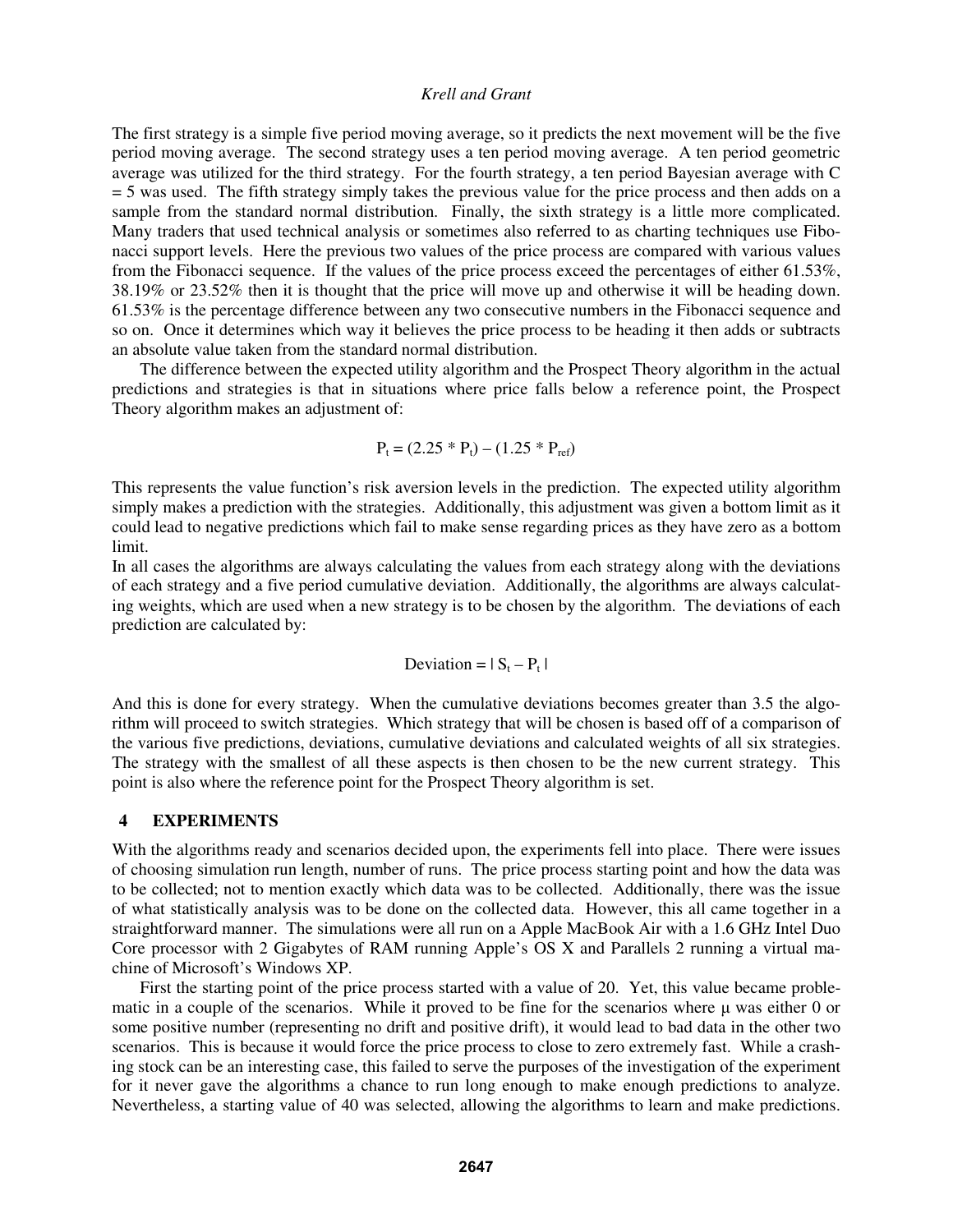The price process' starting point was also kept the same for ever scenario for continuity across all scenarios and experiments.

 The four scenarios represent four very common trends that appear with stocks. First, the scenario without any drift is a situation that is very similar to a stock of a highly mature company which has already gone through periods of growth. It could also represent a value stock that could begin a new period of growth. A positive drift is analogous to a growth company or even a bubble that is building. The negative drift would be similar to a situation that was faced in the financial sector of the stock market in September 2008 where investors had lost faith in the investment banks and their share prices steadily fell. Finally, the sinusoidal scenario is analogous to the share price of a company whose profits follow with some sort of seasonality like refining stocks or agriculture and certain types of retailers. However, the seasonality had a greater frequency than that is normally observed, which allowed for the algorithms to work harder to make accurate predictions.

 In the first scenario, the price process meandered up and down without a real discernable trend. This is in contrast to the simulated Brownian motion of the other scenarios. Scenario two clearly had a strong positive trend. Despite the clear upward trend there was some variability and uncertainty as to how it plays out. The negative drift appeared to be the inverse of scenario two's positive drift, and this is exactly the case. Also, while there was a strong negative trend in each run, none ever actually reach zero, which allowed for the two algorithms to make meaningful predictions. The fourth scenario demonstrates Brownian motion without a drift but with oscillations of a high frequency. It is these oscillations that gave both algorithms more difficult time making accurate predictions.

 The run length was also an issue, along with the number of runs. It was decided that the length of each run would be 1950 minutes. This represents the total number of trading minutes during a week on the New York Stock Exchange. The simulations were run for 195 time units but observations of the deviations and all the variables were taken at each tenth of a time unit. The algorithms, also, made updates every tenth of a time unit, thus representing a minute of trading. It was also decided that each scenario would have 100 runs thereby yielding 100 observations of the average deviations and 100 cumulative deviations. Also recorded was each strategy that was used to make each prediction. However, this produced massive amounts of data. The four scenarios were run 100 times for each of the two algorithms which generated over five million data points. This was a far too large of a data set to work with so it was reduced to just 100 observations each of average deviation and the cumulative deviation for each of the eight groups of runs. This generated a reasonable amount of data that would work with the analysis. This data was collected through an AweSim network and saved into a .dat file. This was then imported into Microsoft Excel for the calculation of the averages and editing for the statistical analyses. Once the data was properly formatted in Excel, the analysis was able to be preformed. Eight one way analysis of variance (ANOVA) were calculated. One ANOVA was calculated for each of the four scenarios and the average and cumulative deviations.

### **5 RESULTS**

The expectation from the literature was that the Prospect Theory based algorithm would consistently under perform. This is due to the severe risk aversion. Additionally, it has been previously shown that inexperienced participants in the markets follow closely to the value function of the Prospect Theory whereas more experienced participants' actions are more in line with expected utility. The experiments and their simulations have soundly supported these expectations. In each experiment, the expected utility based algorithm had the least deviations, and thusly had superior performance of the Prospect Theory based algorithm. All the differences were found to be statistically significant.

 The first ANOVA calculation is an analysis of the average deviations. The second is an analysis of the cumulative deviations over the course of each run. Both have 100 observations. The average deviations was calculated by finding the average of the deviations of each tenth of a time unit for each run, thusly yielding an average for each run for a total of 100 observations. Here, the expected utility algorithm had an average deviation of 0.65358 for all the runs where as the Prospect Theory had an average of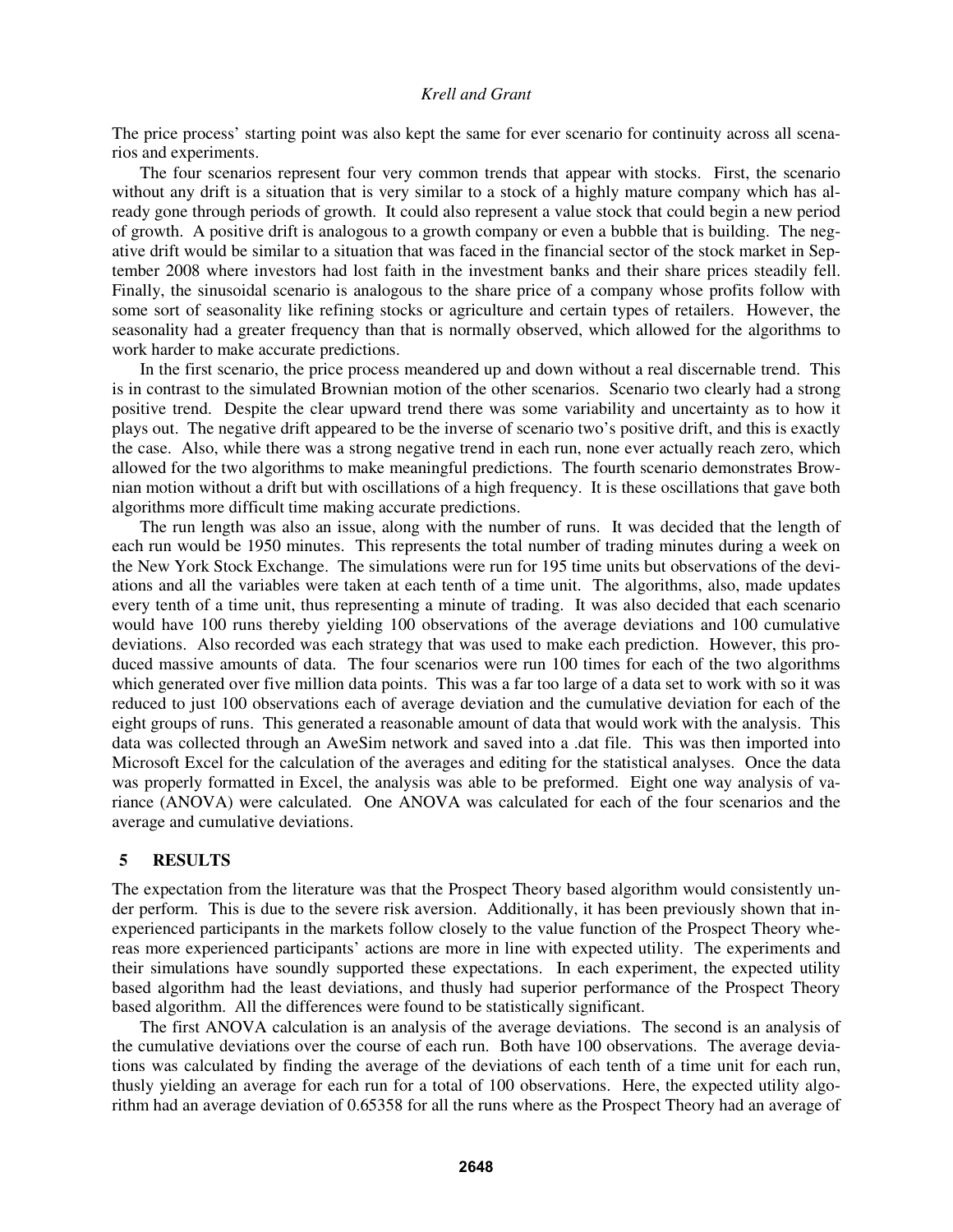1.18868. The analysis found the F statistic had a value of 117.758 while the F critical value was 3.8889. This means that we must reject and there is a statistical difference, which implies that the expected utility algorithm has better performance regarding the no drift scenario. The analysis of the cumulative deviations leads to the same conclusion as here the F statistic was 125.9577, and the F critical value was also 3.8889. This serves to strengthen the results.

 The third and fourth ANOVA calculations were similar. However, the difference was the scenario, as here there was a positive drift in the price process. The average of the average deviations for the expected utility algorithm was 0.8112 and 2.41096 for the Prospect Theory algorithm. This difference was also found to be statistically significant as the F statistic was 203.6875 and the F critical value was again 3.8889. The second part is the same as above in that it was an analysis of the cumulative deviations over the runs and also because it gave the same results.

 The negative drift scenario analysis is featured in calculations five and six. Here the calculations yields similar results to the previous two. The only striking difference is how much closer the average deviations are. The expected utility algorithm had an average of the average deviations of 0.3715 and the Prospect Theory algorithm had an average of 0.6691. While this was still statistically significant (the F statistic was 175.577 and the F critical value was 3.8889), it shows a large improvement over all other scenarios. Yet again, the expected utility algorithm outperformed. This is also seconded by the analysis of the cumulative deviations, where the F statistic was 175.4019 and the F critical value was 3.8889.

Finally the last ANOVA's were the analysis of the sinusoidal adjustment. Here one can see the most dramatic results. The expected utility algorithm's average of average deviations was 0.9732 and the Prospect Theory algorithm's average was 3.3676. This scenario gave the most challenging price process to predict, as shown by the increase in the average deviations. Another interesting calculation is the variance of both algorithms. The variance of the Prospect Theory algorithm was nearly eight times greater than the expected utility algorithm (0.8005 versus 0.1051). Nevertheless, even in this case, there is a statistical difference between the two with the expected utility algorithm outperforming again.

The first scenario with no drift, the two algorithms demonstrated there are two striking differences. The first is the scale of the average deviations, with the expected utility contained in a much narrower band. Also, there is a greater variance in the Prospect Theory's averages. Again, here we can actually see the increase in the variance between the two algorithms, only this is from the positive drift scenario. The striking thing here is how the expected utility algorithm hovers around 0.8. Additionally, the Prospect Theory algorithm has some wild spikes in addition to the significantly greater average deviations. The average deviations from the negative drift scenario the price process steadily decline. This is also the scenario in which the Prospect Theory algorithm best performed. However, as these charts show, the expected utility algorithm had a lower average of average deviations. Although, here, the variance of the expected utility algorithm was greater than previous. The sinusoidal price process was much more challenging for both algorithms. The expected utility algorithm had more variance than before in addition to a greater average. However, the Prospect Theory algorithm had a slightly higher average than previous.

#### **6 CONCLUSIONS AND FUTURE WORK**

Several conclusions are able to be drawn from this work. This is due to the fact that there are numerous facets that touch a number of areas. There is also much more work that can be done, for this is just a beginning. The convergence of machine learning, behavioral economics, game theory and modeling can be taken much further. Nevertheless, there are some key conclusions that are more direct.

 The first conclusion is that the data demonstrated that the expected utility based algorithm made better predictions on a consistent basis. In all four scenarios, it made predictions with much smaller deviations. Even in the negative drift scenario, where it could be thought that risk aversion would be beneficial, there are several reasons for this. First, it has been shown that the more experienced market participants follow closer to the traditional expected utility model of economic behavior, and despite the larger numbers of novice market participants following more closely to Prospect Theory, these more experienced participants would be able to take advantage and drive the overall market to behave more in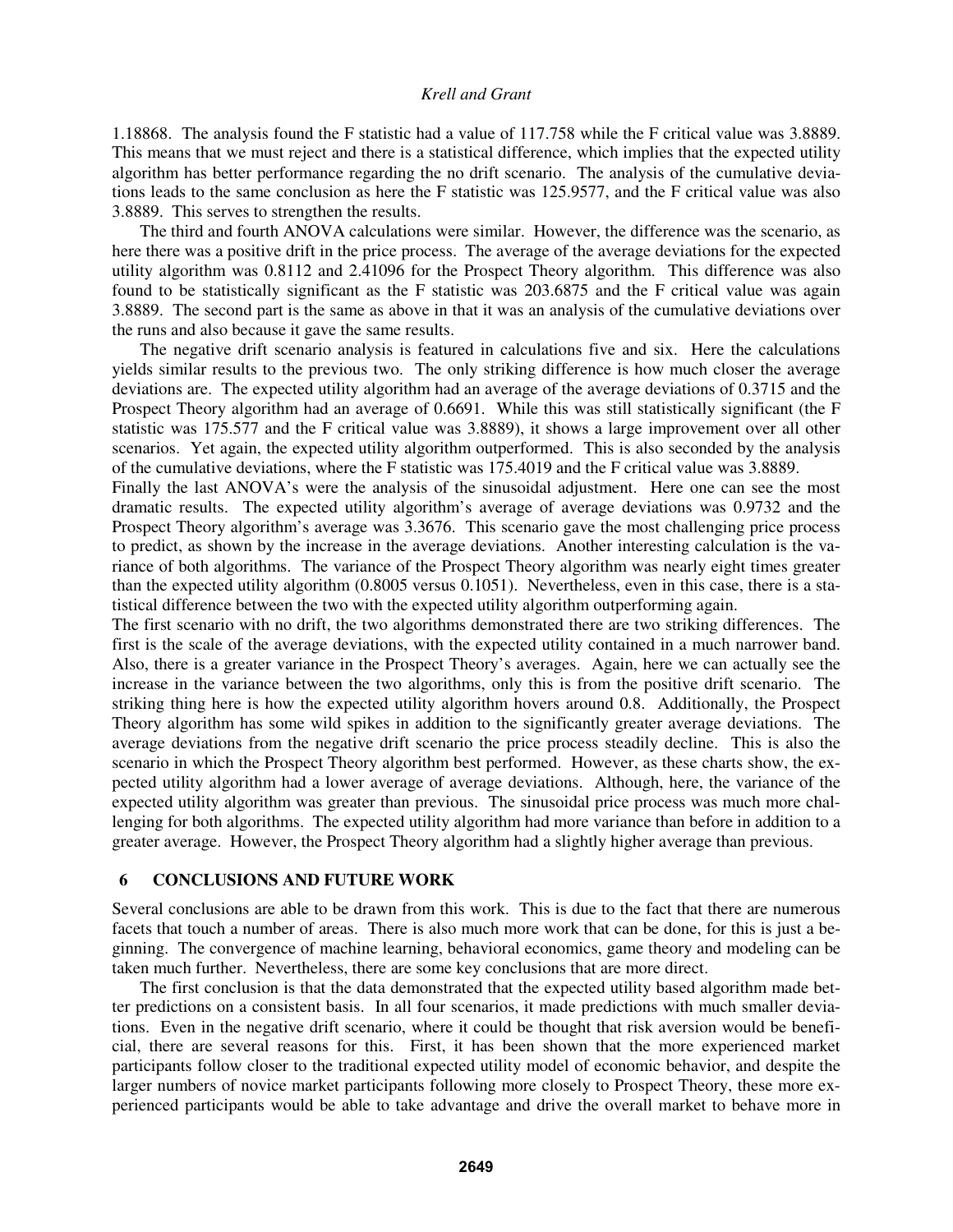line with expected utility theory. This does imply that using Prospect Theory in this generalized manner may be an inappropriate methodology for modeling the market, and may be better suited for a more agent based modeling approach. This also implies that behavioral economics might have limitations regarding the modeling of markets. While it has given us many advantages in the realm of understanding how people make choices, it may not necessarily be good for describing how groups make choices or how the aggregate make choices.

 The second conclusion is the limitations of using past trend data for future decisions and limitations of the naïve learning methodology. This is why for future work there are several directions to head. First would be to apply the algorithms to real stock data to observe how they would perform. Another direction would be to explore more complex methods of machine learning such as either neural networks and/or support vector regression. As these are much more complex forms of learning algorithms there is much knowledge to gain. Additionally, there is combination of genetic games, genetic learning/programming. This could have a keen ability for modeling of markets over time, especially when used in conjunction with agent based simulations.

## **REFERENCES**

- Altonji, J.G. and Pierret, C.R. 2001. Employer Learning and Statistical Discrimination. *The Quarterly Journal of Economics*, 313-350.
- Anderson, L. and Broadie, M. 2004. Primal-Dual Simulation Algorithm for Pricing Multidimensional American Options. *Management Science*, 50, 9, 1222-1234.
- Baldi, P., Caramellino, L. and Iovino, M.G. 1999. Pricing General Barrier Options: A Numerical Approach Using Sharp Large Deviations. *Mathematical Finance*, 9, 4, 293-322.
- Battiti, R. 1992. First- and Second –Order Methods for Learning: Between Steepest Descent and Newton's Method. *Neural Computation*, 4, 141-166.
- Bernstein, P.L. 1998. *Against the Gods: The Remarkable Story of Risk*, John Wiley & Sons, Inc., New York, NY.
- Bessembinder, H. and Lemmon, M.L. 2002. Equilibrium Pricing and Optimal Hedging in Electricity Forward Markets. *The Journal of Finance*, 57, 3, 1347-1382.
- Black, F. and Scholes, M. 1973. The Pricing of Options and Corporate Liabilities. *The Journal of Political Economy*, 81, 3, 637-654.
- Bleichrodt, H., Pinto, J.L. and Wakker, P.P. 2001. Making Descriptive Use of Prospect Theory to Improve the Prescriptive Use of Expected Utility. *Management Science*, 47, 11, 1498-1514.
- Blix, M. 2003. A Gas Futures Volatility Model. *Stockholm School of Economics*, Stockholm, Sweden.
- Bower, J. and Bunn, D. 2000. A Model-Based Comparison of Pool and Bilateral Market Mechanisms for Electricity Trading. *Energy Journal*, 21, 1-29.
- Broadie, M. and Glasserman, P. 1996. Estimating Security Price Derivatives Using Simulation. *Management Science*, 42, 2, 269-285.
- Broadie, M. and Glasserman, P. 1997. Pricing American-Style Securities Using Simulation. *Journal of Economic Dynamics and Control*, 21, 1323-1352.
- Broadie, M., Glasserman, P. and Ha, Z. 2000. Pricing American Options by Simulation Using a Stochastic Mesh with Optimized Weights. *Probabilistic Constrained Optimization: Methodology and Applications*, pp 32-50.
- Carr, P.P. and Bandyopadhyay, A. 2000. How to Derive the Black-Scholes Equation Correctly? http://www.staff.uiuc.edu/~bandyopa.
- Chanteauneuf, A. and Wakker, P. 1999. An Axiomatization of Cumulative Prospect Theory for Decision Under Risk. *Journal of Risk and Uncertainty*, 18, 2, 137-145.
- Chang, F.R. 2004. *Stochastic Optimization in Continuous Time*, Cambridge University Press, New York, NY.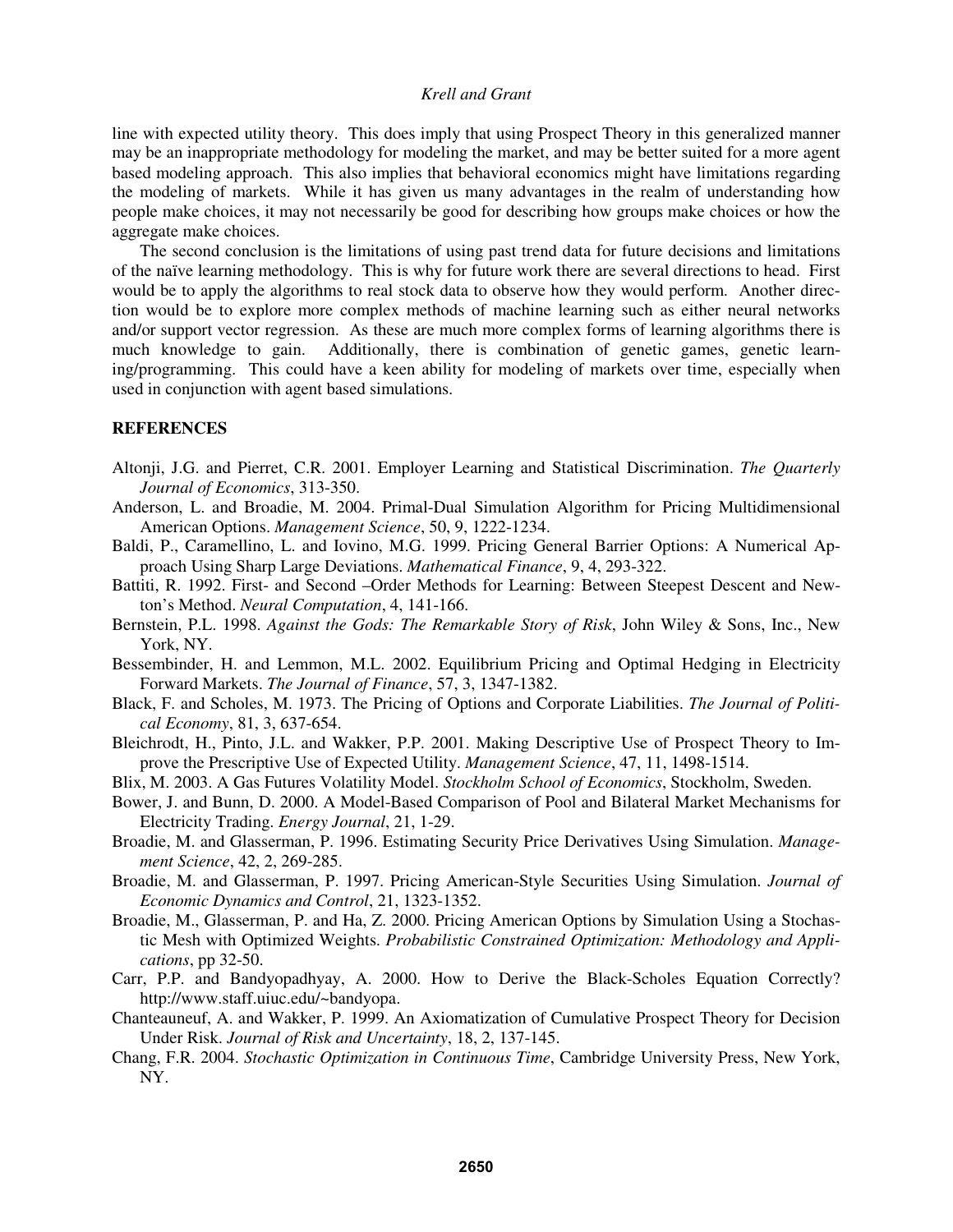- Chao, H. and Peck, S. 1996. A Market Mechanism For Electric Power Transmission. *Journal of Regulatory Economics*, 10, 25-59.
- Charnes, J.M. 2000. Using Simulation for Option Pricing. *Presented at 2000 Winter Simulation Conference*, Orlando, Fl.
- Chidambaran, N.K., Lee, C.W.J. and Triguerors, J.R. 1998. An Adaptive Evolutionary Approach to Option Pricing via Genetic Programming. *NYU Working Paper No. FIN-98-086*, New York University, New York, NY.
- Contreras, J., Candiles, O., Ignacio de la Fuente, J. and Gomez, T. 2001. Auction Design in Day-Ahead Electricity Markets. *IEEE Transactions on Power Systems*, 16, 1, 88-96.
- Cortazar, G. 2000. Simulation and Numerical Methods in Real Options Valuation. *Working Paper*, Pontificia Universidad Catolica de Chile-General.
- Crosby, J. 2005. Pricing Commodity Options in a Multi-Factor Jump-Diffusion Model Using Fourier Transforms. *LloydsTSB,* johnc2205@yahoo.com.
- Deb, K., Pratap, A., Agarwal, S. and Meyarivan, T. 2002. A Fast and Elitist Multiobjective Genetic Algorithm: NSGA-II. *IEEE Transactions on Evolutionary Computation*, 6, 2, 182-197.
- Dow, G.K. 1990. The Organization as an Adaptive Network. *Journal of Economic Behavior and Organization*, 14, 159-185.
- Duan, J.C. and Simonato, J.G. 1998. Empirical Martingale Simulation for Asset Prices. *Management Science*, 44, 9, 1218-1233.
- Dubey, P., Neyman, A. and Weber, R.J. 1981. Value Theory without Efficiency. *Mathematics of Operations Research*, 6, 1, 122-128.
- Dufresne, D. 2001. The Integral of Geometric Brownian Motion. *Advances in Applied Probability*, 33, 1, 223-241.
- Dumais, S., Platt, J., Heckerman, D. and Sahami, M. 1998. Inductive Learning Algorithms and Representations for Text Categorization. *Conference on Information and Knowledge Management*, 148-155. Bethesda, MD.
- Emmer, S., Kluppelberg, C. and Korn, R. 2001. Optimal Portfolios with Bounded Capital At Risk. *Mathematical Finance*, 11, 4, 365-384.
- Fiegenbaum, A. and Thomas, H. 1988. Attitudes Toward Risk and the Risk-Return Paradox: Prospect Theory Explanations. *The Academy of Management Journal*, 31, 1, 85-106.
- Fiegenbaum, A. 1990. Prospect Theory and the Risk-Return Association: An Empirical Examination in 85 Industries. *Journal of Economic Behavior and Organization*, 14, 187-203.
- Fonesca, C.M. and Fleming, P.J. 1993. Genetic Algorithms for Multiobjective Optimization: Formulation, Discussion and Generalization. *Genetic Algorithms: Proceedings of the Fifth International Conference*, San Mateo, CA, 416-423.
- Fu, M.C. and Hu, J.Q. 1995. Sensitivity Analysis for Monte Carlo Simulation of Option Pricing. *Probabilty in the Engineering and Informational Sciences*, 9, 3, 417-446.
- Fu, M.C., Laprise, S.B., Madan, D.B., Su, Y. and Wu, R. 2001. Pricing American Options: A Comparison of Monte Carlo Simulation Approaches. *Journal of Computational Finance*, 4, 3, 39-88.
- Gavrishchaka, V.V. and Ganguli, S.B. 2003. Volatility forecasting from multiscale and high-dimensional market data. *Neurocomputing*, 55, 285-305.
- Ghahramani, Z. and Beal, M.J. 2000. Propagation Algorithms for Variational Bayesian Learning. *Advances in Neural Information Processing Systems*, 13.
- Glasserman, P., Heidelberger, P. and Shahabuddin, P. 2002. Portfolio Value-At-Risk with Heavy-Tailed Risk Factors. *Mathematical Finance*, 12, 3, 239-269.
- Grinblatt, M. and Han, B. 2005. Prospect theory, mental accounting, and momentum. *Journal of Financial Economics*, 78, 311-339.
- Harris, L. 1989. S&P 500 Cash Stock Price Volatilities. *The Journal of Finance*, 44, 5, 1155-1175.
- Harrison, G.W. 1989. Theory and Misbehavior of First-Price Auctions. *The American Economic Review*, 79, 4, 749-762.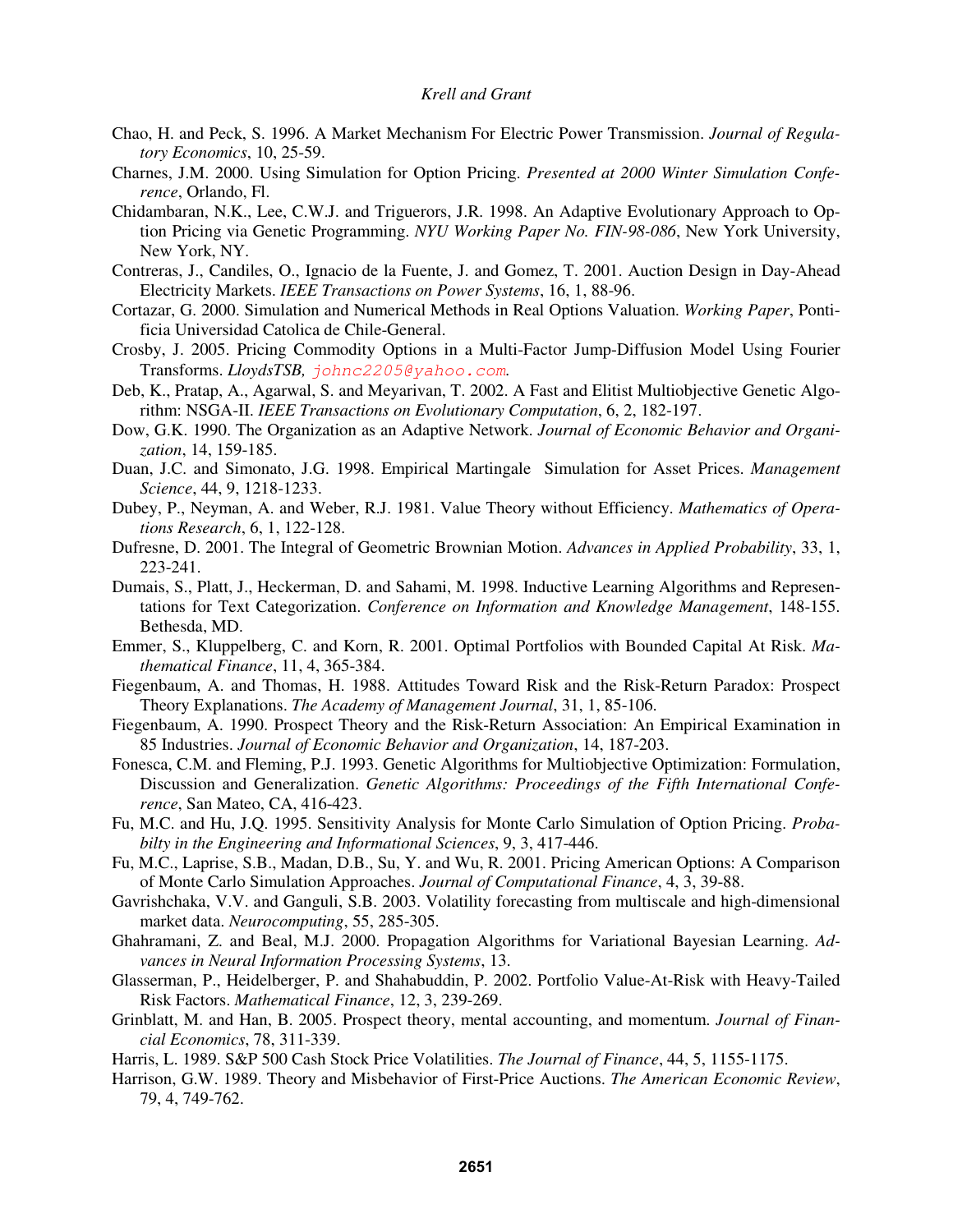- Harrison, G.W. 1992. Theory and Misbehavior of First-Price Auctions: Reply. *The American Economic Review*, 82, 5, 1426-1443.
- Herkommer, D. 2006. Correlation Effects in Credit Risk Models with Incomplete Accounting Information. *Goethe University*, Frankfurt, Germany.
- Horn, J., Nafpliotis, N. and Goldberg, D.E. 1994. A Niched Pareto Genetic Algorithm for Multiobjective Optimization, in *Proceedings of the First IEEE Conference on Evolutionary Computation*, 1, 82-87.
- Hull, J.C. 2008. *Fundamentals of Futures and Options Markets*, Pearson Prentice Hall, Upper Saddle River, NJ.
- Hutchinson, J.M., Lo, A.W. and Poggio, T. 1994. A Nonparametric Approach to Pricing and Hedging Derivative Securities Via Learning Networks. *The Journal of Finance*, 49, 3, 851-889.
- Ince, H. and Trafalis, T.B. 2007. Kernel principle component analysis and support vector machines for stock price prediction. *IIE Transactions*, 39, 629-637.
- Jonsson, M. and Sircar, K.R. 2002. Partial Hedging in a Stochastic Volatility Environment. *Mathematical Finance*, 12, 4, 375-409.
- Kahneman, D. 2003. Maps of Bounded Rationality: Psychology for Behavioral Economics. *The American Economic Review*, 93, 5, 1449-1475.
- Kahneman, D. and Thaler, R. 1991. Economic Analysis and the Psychology of Utility: Applications to Compensation Policy. *The American Economic Review*, 81, 2, 341-346.
- Karesen, K.F. and Husby, E. 2000. A Joint State-Space Model for Electricity Spot and Futures Prices. *Norsk Regnesentral*, Norwegian Computing Center, Oslo, Norway.
- Law, A.M. 2007. *Simulation Modeling & Analysis*. New York: McGraw Hill, Inc.
- Levy, M. and Levy, H. 2002. Prospect Theory: Much Ado about Nothing? *Management Science*, 48, 10, 1334-1349.
- List, J.A. 2004. Neoclassical Theory versus Prospect Theory: Evidence from the Marketplace. *Econometrica*, 72, 2, 615-625.
- Mansouri, H. and Trafalis, T.B. 2007. Reinforcement Learning: An On-Line Framework Using Suport Vectors. *Proceedings of the 2007 International Joint Conference on Neural Networks*, Piscataway, NJ, 1278-1282.
- Matsuda, K. 2005. *Introduction to Brownian Motion*, Department of Economics, The City University of New York.
- *Medasani, S. and Krishnapuram, R. 1997. Determination of the Number of Components in Gaussian Mixtures Using Agglomerative Clustering. Proceedings of the ICNN, Houston, TX, 1412-1417.*
- Miller, D.A. and Zurada, J.M. 1997. Dynamics of Structural Learning with an Adaptive Forgetting Rate. *International Conference on Neural Networks*, 3, 1827-1832.
- Myagkov, M. and Plott, C.R. 1997. Exchange Economies and Loss Exposure: Experiments Exploring Prospect Theory and Competitive Equilibria in Market Environments. *The American Economic Review*, 87, 5, 801-828.
- Pritsker, A.A.B. and O'Reilly, J.J. 1999. *Simulation with Visual SLAM and AweSim.* New York: John Wiley & Sons, Inc.
- Rabin, M. and Thaler, R.H. 2001. Anomalies: Risk Aversion. *Journal of Economic Perspectives*, 15, 1, 219-232.
- Rabin, M. and Thaler, R.H. 2002. Response from Mathew Rabin and Richard H. Thaler. *The Journal of Economic Perspectives*, 16, 2, 229-230.
- Ribeiro, D.R. and Hodges S.D. 2004. A Two-Factor Model for Commodity Prices and Futures Valuation. *EFMA 2004 Basel Meetings Paper*, Working Paper Series, University of Warwick, UK.
- Ribeiro, D.R. and Hodges, S.D. 2005. A Contago-Constrained Model for Storable Commodities. *Journal of Futures Markets*, 25, 11, 1025-1044.
- Roelfsema, M.R. 2000. *Non-linear Index Arbitrage: Exploiting the Dependencies between Index and Stock Options*. CD Delft, Netherlands: Delft University Press.
- Ross, S.M. 1985. *Introduction to Probability Models.* New York: Academic Press.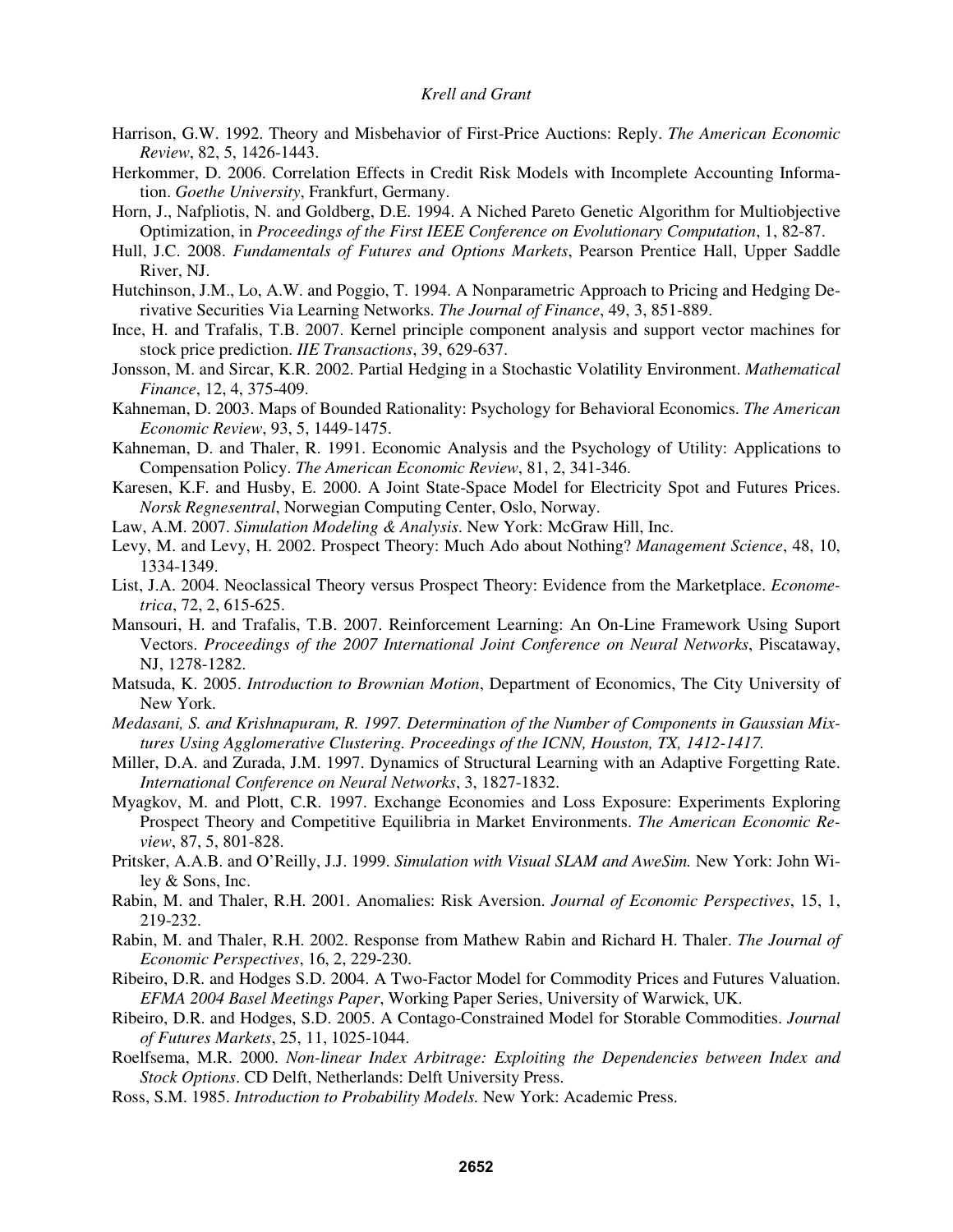- Roth, A.E. and Rothblum, U.G. 1982. Risk Aversion and Nash's Solution for Bargaining Games with Risky Outcomes. *Econometrica*, 50, 3, 639-648.
- Samuelson, L. 2002. Evolution and Game Theory. *The Journal of Economic Perspectives*, 16, 2, 47-66.
- Schultz, W. 2004. Neural coding of basic reward terms of animal learning theory, game theory, microeconomics and behavioural ecology. *Current Opinion in Neurobiology*, 14, 139-147.
- Smola, A.J. and Scholkopf, B. 2004. A Tutorial on Support Vector Regression. *Statistics and Computing*, 14, 3, 199-222.
- Stein, M.L. 2002. Fast and Exact Simulation of Fractional Brownian Surfaces. *Journal of Computational and Graphical Statistics*, 11, 3, 587-599.
- Takriti, S., Krasenbrink, B. and Wu, L.S.Y. 2000. Incorporating Fuel Constraints and Electricity Spot Prices into the Stochastic Unit Commitment Problem. *Operations Research*, 48, 2, 268-280.
- Taleb, N. 1997. *Dynamic Hedging: Managing Vanilla and Exotic Options*. New York: John Wiley & Sons, Inc.
- Trafalis, T.B., Couellan, N.P. and Bertrand, S.C. 1997. Training of Supervised Neural Networks via a Nonlinear Primal-Dual Interior-Point Method. *International Conference on Neural Networks*, 3, 2017-2021.

Truman, A. 2006. *Ito Calculus for Pedestrians*, University if Wales Swansea.

- Tversky, A. and Kahneman, D. 1981. The Framing of Decisions and the Psychology of Choice. *Science*, 211, 4481, 453-458.
- Tversky, A. and Kahneman, D. 1979. Prospect Theory: An Analysis of Decision Under Risk. *Econometrica*, 47, 2, 263-291.
- Tversky, A. and Kahneman, D. 1992. Advances in Prospect Theory: Cumulative Representation of Uncertainty. *Journal of Risk and Uncertainty*, 5, 297-323.
- Tzikas, D.G., Wei, L., Likas, A., Yang, Y., and Galatsanos, N.P. 2006. A Tutorial on Relevance Vector Machines for Regression and Classification with Applications. *EURASIP News Letter, 17, 2, 4-23.*
- Watt, R. 2002. Defending Expected Utility Theory. *The Journal of Economic Perspectives*, 16, 2, 227- 229.
- Whitcher, B. 2001. Simulating Gaussian Stationary Processes with Unbounded Spectra. *Journal of Computational and Graphical Statistics*, 10, 1, 112-134.
- Woo, C.K., Horowitz, I. and Hoang, K. 2001. Cross Hedging and Forward-Contract Pricing of Electricity. *Energy Economics*, 23, 1, 1-15.
- Verhoeff, T. 1998. The Trader's Dilemma: A Continuous Version of the Prisoner's Dilemma. *Eindhoven University of Technology*, Eindhoven, Netherlands.

#### **AUTHOR BIOGRAPHIES**

**CALEB KRELL** has earned his Master of Science and Bachelor of Science from the University of Oklahoma. He currently resides in Oklahoma City. His research interests are in the application of simulation and operations research to the areas of financial derivatives, markets and general economic issues. His email address is <caleb.d.krell-2@ou.edu>.

**HANK GRANT**, Ph.D. joined the faculty at the University of Oklahoma in December of 1993 as Director of the School of Industrial Engineering and Southwestern Bell Professor. Since his arrival, he has been actively involved in all aspects of the growth of School as well as in the startup of the Center for the Study of Wireless Electromagnetic Compatibility. He is currently Director of the Center and Dugan Professor of Industrial Engineering and was recently the S. R. Noble Presidential Professor. Dr. Grant was recently award the Outstanding Industrial Engineer Award for 2001 from Purdue University. Prior to joining the University of Oklahoma, Dr. Grant was with the National Science Foundation in Washington, DC, where he directed programs in Production Systems, Engineering Design, and Operations Research. While at the NSF, he also worked on the design and implementation of a new science station at the South Pole.